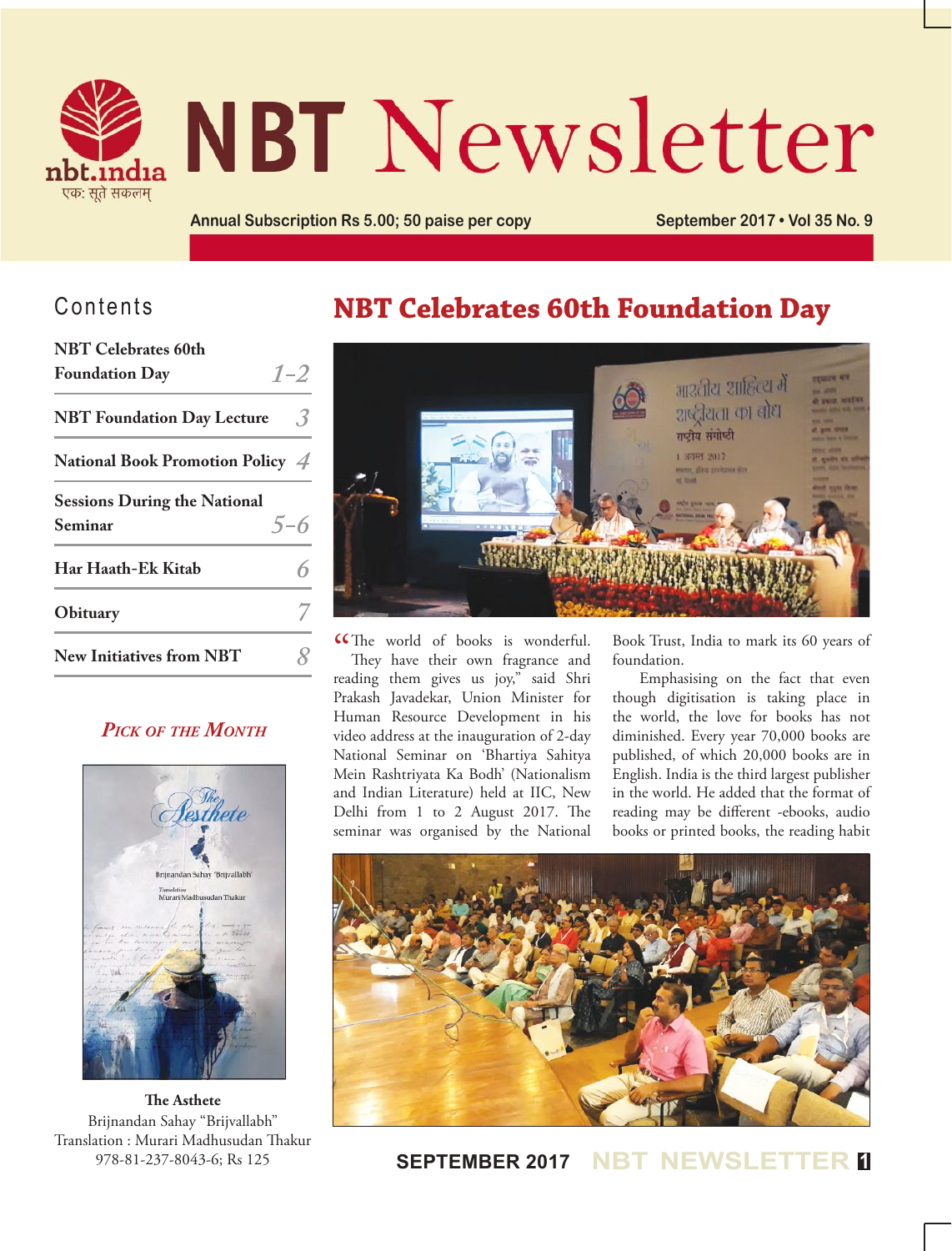

has not diminished. He further said that these formats complement each other.

Recalling his days when he was studying in college, Shri Javadekar said that whenever he wished to read a book, he had to search the book in libraries. But now, times have changed. We now have National Digital Library from where readers can access 60,000 books. He further said with the

advancement in technology, one can keep several books at one place in the form of ebooks. For those who cannot find time to read books, audio books are helpful as they can listen to it while travelling.

He added that the population is increasing, so is the buying capacity of people. Now a large number of people can be seen buying or browsing through books at book fairs. He said that with new developments, the challenges too have changed and we should take these changes as an opportunity to develop reading habit across the country. Shri Javadekar urged National Book Trust, India to create an action plan, a strategy and a vision to create a new world.

Dr Krishna Gopal, renowned scholar, thinker and writer, who was the chief speaker on the occasion, said that literature is incomplete if it does not create a sense of nationalism. He further said that since Vedic times, nationalism and mankind are an integral part of Indian literature. He said that the works of writers like Valmiki, Ved Vyas and Kalidas mention Bharat as a national entity.

Talking about the unity in diversity of India, Shri Krishna Gopal said that though



we have different languages and culture, the sense of nationalism remains the same in literature. He further said that the concept of nationalism is not new, it was present in Indian literature since ancient times. Even though the foreign invaders were victorious, they were defeated by the philosophic tradition of Indian litterateurs. He talked about Bhakti movement during which litterateurs who were also philosophers played a major role in uniting and awakening the people of India and creating national consciousness about India as a nation. Later in the 19th century, many writers like Rajaram Mohun Roy, Bankim Chandra, Bhartendu, Subhadra Kumari Chauhan, Maithlisharan Gupt wrote in a new perspective and presented nationalism in a different manner.

Speaking on the occasion, Dr Kuldip Chand Agnihotri, Vice Chancellor, Central University, Himachal Pradesh, the special guest on the occasion, said that nationalism can only be felt, it cannot be seen. He was of the view that a "nation without nationalism" is incomplete. Quoting Guru Nanak Dev, he said that he travelled across India and was able to spread his message of oneness even though



श्रीमती मृदुल माननीय राज्यपा

> ज वक्तव्य बल्देव भ क्ष. राष्टीय

> > he did not know the languages spoken in those areas.

Smt Mridula Sinha, noted author and Governor of Goa, who presided over the function, said that a book is like a tree which plays a role of a son, a friend and a teacher(Guru). She further added that nationalism is like a spark which lightens up when the right time comes.

Shri Baldeo Bhai Sharma, Chairman, and Dr. Rita Chowdhury, Director, NBT also spoke on the occasion.

On this occasion, some of the NBT's recent publications namely *Physics in Ancient India*, authored by Shankar Nene & N G Dongre; *Mahajeevan: Shyama Prasad Mukherjee* authored by Anathbandhu Chatterjee; *Bharat Ki Maulik Ekta*, authored by Vasudev Sharan Aggrawal; *Bihar Indradhanushiye Lok Rang*, authored by Mridula Sinha; and *Bharat Rashtra Aur Uski Shiksha Padhati*, authored by Neerja Madhav were also released.

The inauguration was followed by sessions on nationalism in literature, challenges in children's writing, and nationalism and identity. Eminent writers and scholars including Dr Sonal Mansingh, Shri Prem Shankar Tripathi, Dr Avnijesh Awasthi, Dr Kshama Sharma, Dr Darshan Singh Ashat among others presented their views.

The august gathering included wellknown authors, scholars and publishers like Shri Kamal Kishore Goenka, Nand Kishore pande, Anamika, Alok Mehta, Manohar Puri, Yatindra Mishra, Suresh Rituparn among others.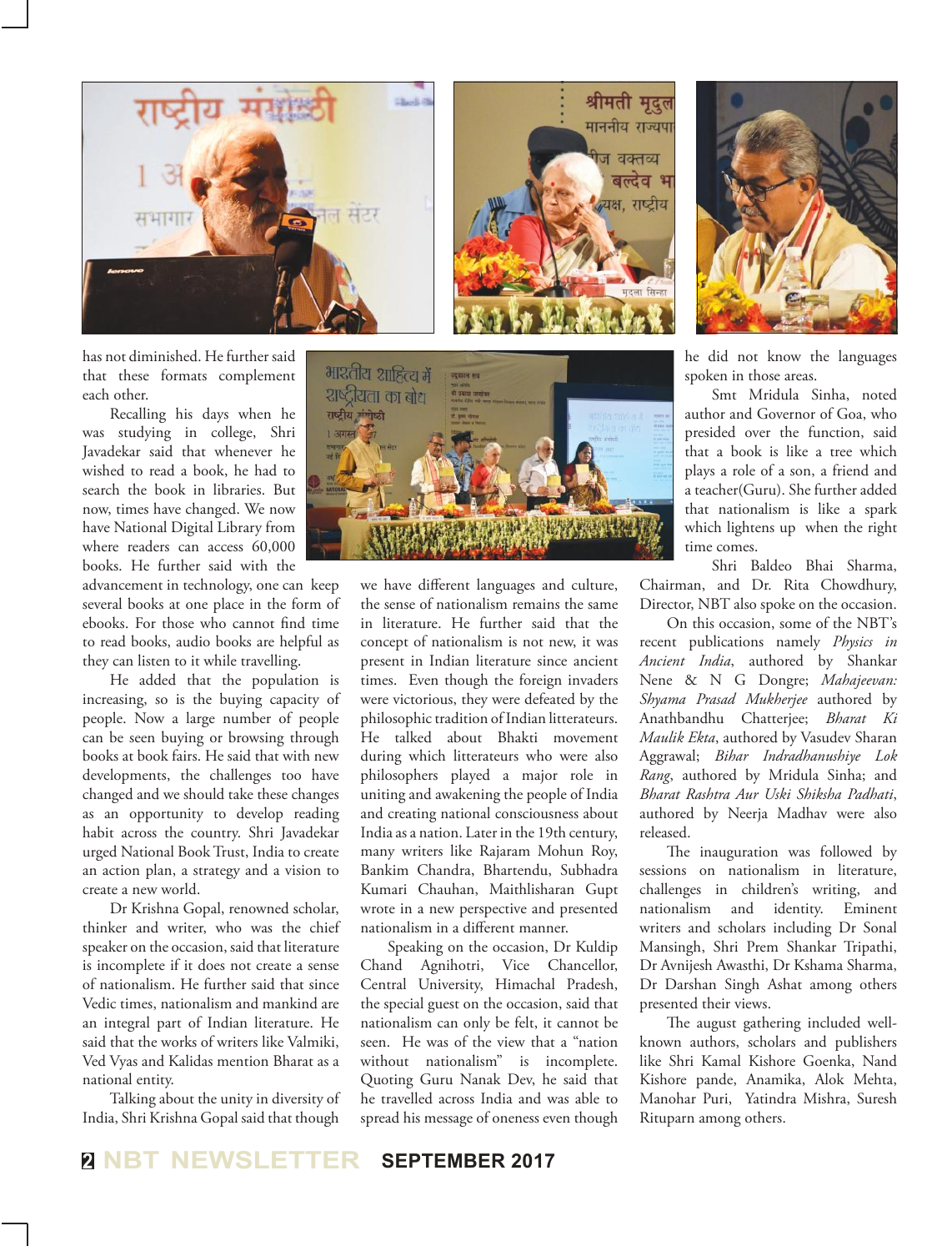## **NBT Foundation Day Lecture**

**ICI** was fascinated by the role the books<br>played in the making of India. A played in the making of India. A Nation can come into being only when books are written," said Prof. Makarand R Paranjape while delivering the sixth NBT Foundation Day Lecture on 'Books and Reading in Today's India.' The function was organized on 1 August 2017 at Multipurpose Hall, India International Centre, New Delhi.

Citing one of the early novels in Malayalam, *Indulekha* as a national allegory in which the character of the novel, Madhavan who is in love with Indulekha travels across India, Prof. Paranjape said that in a way the novel creates a larger consciousness of a nation.

Talking about women, in context of reading, Prof. Paranjape observed that women played a larger role in creating a consciousness for reading even before independence. He said that in the 19th century only 0.02 per cent women were literate, and mostly limited to writing their names. He referred to Justice Mahadev Govind Ranade's wife Ramabai who was not educated but developed her interest in reading when her father sent a letter to her brother asking him to bring the things that she had asked for in her prayers. Ramabai was amazed to see how a piece of paper with a few words written on it fulfilled her desire. This enthused her to take up reading.

Sharing his journey of how he developed habit of reading and fascination for books, he said that he was introduced to the world of books through the personal library of his father and grandfather. His mother was a voracious reader and he used to bring books for her from a lending library. His elder brother was another influence and he read whatever his brother read.

"The romance of books, is how you pick up books," said Prof. Paranjape while describing his passion for books and his search for his favourite books. He said that he used to visit the Sunday market at Daryaganj where he could buy books at a good discount. "Slowly, I had a respectable collection of books. I found different ways to find books," said Prof. Paranjape.



"I will not say, I am a collector of books but an owner of a few books," added Prof. Paranjape. He lamented the fact that these days very few people have libraries at their homes.

Referring to *The Battle of the Books* by Jonathan Swift, one of the greatest satirists of the English language, Prof. Paranjape said that Swift in his book talks about a huge war going on between ancients and moderns. Great arrogance of moderns have changed things." Referring to the burning of libraries like the Library of Alexandria and Nalanda, Prof. Paranjape said as much as there is progress, there is also a certain decivilization.

While talking about the reading habit amongst people, Prof. Paranjape said that people are no longer interested in reading. According to him, reading is an antisocial activity. He added that book is so antisocial that you even forget to eat or sleep. He felt that people who love books

are learning machines.

Earlier, Shri Baldeo Bhai Sharma, Chairman, NBT welcomed the guests. He said that with the support of authors and readers, NBT has been carrying forward its publishing programme to promote culture of reading. He said that NBT has 300 bestseller books in different languages. He added that mobile vans are playing a significant role in making books accessible to readers in remote areas.

Speaking on the occasion, Dr Rita Chowdhury, Director, NBT, said that "I was nine years old when my elder sister died. During that time books were my only companion giving me solace and comfort. Books told me, do not worry, I am with you. From that time, whenever I am in distress, I hold the hands of books." She added that books connect the reader with the world and we become a part of a wider universe. "I am one of the readers who survive because of books," she said.

Makarand R. Paranjape, Professor of English at Jawaharlal Nehru University, New Delhi, earned his Masters and Doctorate from the University of Illinois at Urbana-Champaign (USA). A well-known poet, short story writer and novelist, Prof. Paranjape's publications include *Cultural Politics in Modern India: Postcolonial Prospects, Colourful Cosmopolitanism, Global Proximities*, *The Death and Afterlife of Mahatma Gandhi*, and *Making India: Colonialism, National Culture, and the Afterlife of Indian English Authority*.

 Makarand was the Inaugural DAAD Global South Visiting Fellow and Erich Auerbach Visiting Professor in World Literature, University of Tuebingen, Visiting Senior Research Fellow, Asia Research Institute, National University of Singapore, Inaugural ICCR Chair in Indian Studies, South Asian Studies Programme, National University of Singapore, CAPES Visiting Professor, University of Sao Paulo, Brazil, and Shivdasani Visiting Fellow, Oxford Centre for Hindu Studies, University of Oxford. Makarand is also a columnist for *Swarajya*, *DNA* and *Mail Today*.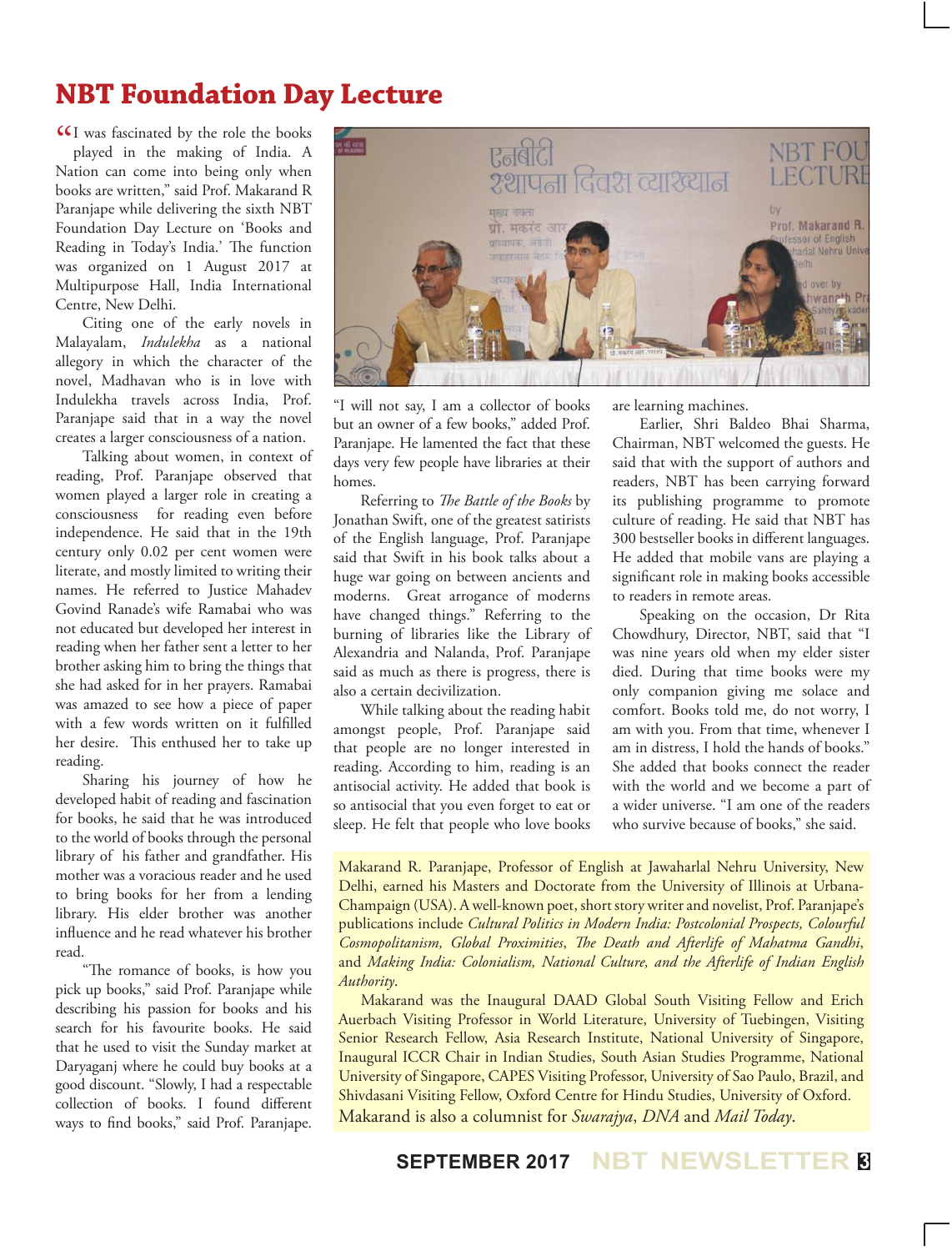## **National Book Promotion Policy**

Government of India is working<br>
on finalizing a National Book Promotion Policy, which will take care of providing a policy direction to the whole spectrum of book publication, writing and distribution in order to promote a culture of reading in the society, said Dr. Mahendra Nath Pandey, Hon'ble Minister of State of Human Resource Development, Government of India. He was speaking at the closing ceremony of the two-day National Seminar, organized by the National Book Trust, India to coincide with the 60 Years Programmes of the Trust. Dr. Pandey emphasized on the significant role being played by National Book Trust, India in creating a culture of reading and re-affirmed the commitment of the Government of India to support its endeavors to meet its avowed objectives.



In his observations on the theme of the seminar, Dr. Pandey said, "Nationalism is an integral part of Indian literature." In his address, Dr Pandey said that geographically India is surrounded by sea from three sides and its boundaries are open. We have been attacked several times by foreign invaders since ancient times and for about 200 years we were ruled by the British, even then we were able to preserve our culture and literature. He added that we are moving ahead in empowering India because of wisdom provided by our ancient texts and sense of nationalism in our literature.

He said that *Kumarsambhav* authored by Kalidas creates a sense of nationalism. Besides, the writings of modern writers like Subhadra Kumari Chauhan,



Maithlisharan Gupt among others also portray nationalism. He added that the importance of printed books will not diminish.

Shri Rangahari, well-known author and thinker, was the chief speaker on the







occasion. He said that nationalism was an important component of Indian literature since Vedic times. A number of words related to nation like *Rashtra*, *Rashtriyata*, were used in ancient texts. Referring to *Vishnu Puran*, he said that it describes



India situated at the north of sea and south of the mountains. A widely read scholar and polyglot, Shri Rangahari also quoted from literatures of various languages where the concept of nationalism is well delineated.

In his presidential remarks, Shri Narendra Kohli, eminent writer, emphasized on the role of intellectuals in the making of a nation like the rishis of ancient India who played a major role in the conception of India as a nation.

On this occasion NBT's recent publications in Hindi titled *Aapki Sehat*, authored by Dr Vijay Mittal and *Dr Shyama Prasad: Ek Shikshak*, authored by Ms Namrata Sharma were also released.

Shri Baldeo Bhai Sharma, Chairman, and Dr. Rita Chowdhury, Director, NBT also spoke on the occasion.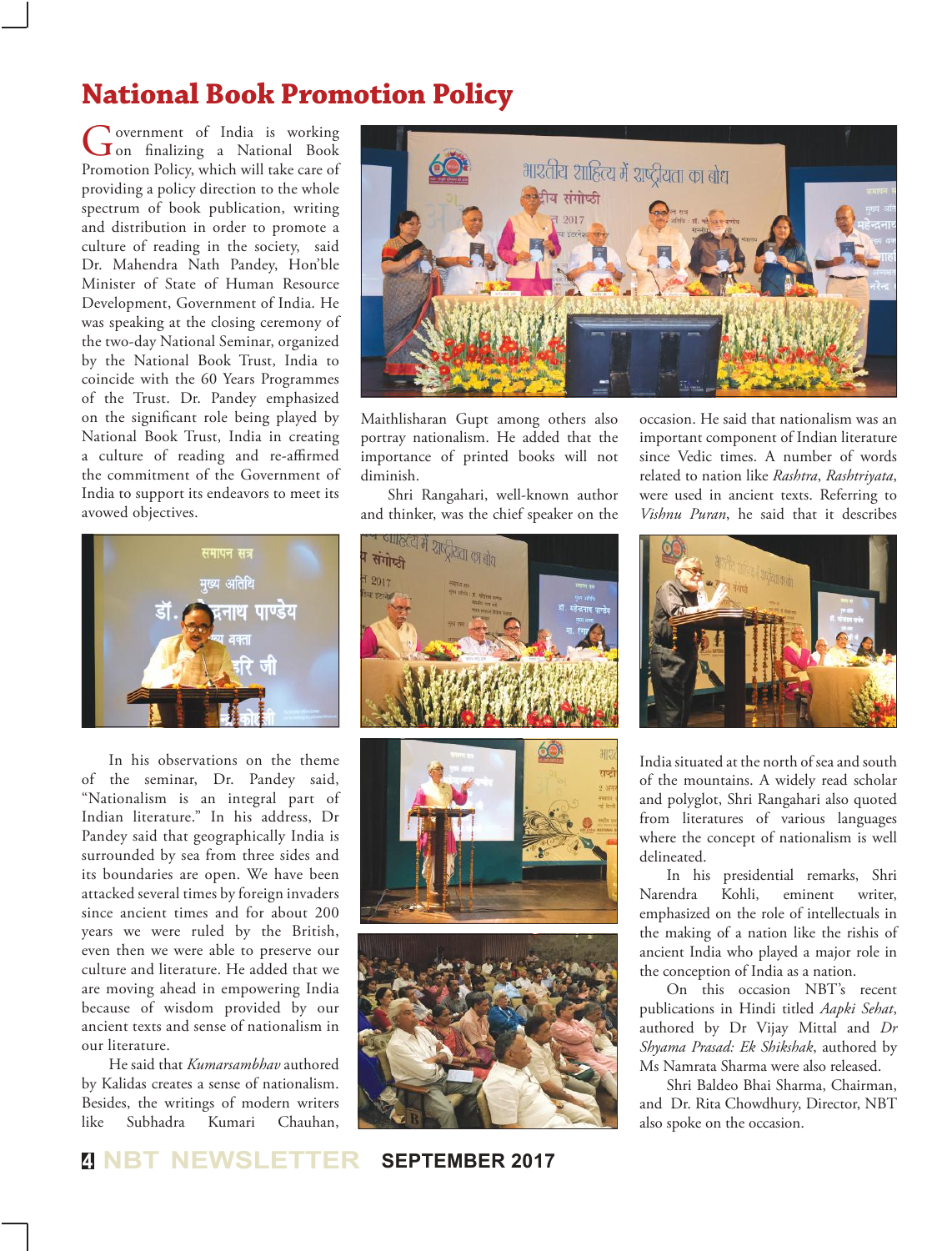## **Sessions During the National Seminar**





The first session of the<br>
seminar 'Sahitya Mein<br>
Seminar 'Ali Li Li Li Li Swadesh Bhav' highlighted on the nationalism in Indian literature. The speakers on the occasion were Shri Prem Shankar Tripathi, Shri Agni Shekhar and Dr Avnijesh Awasthi. The session was presided over by Dr Sonal Mansingh. Referring to the Indian literature since ancient times, the speakers were of the view that nationalism found mention in our literature in one way or the other. In

fact, nationalism was represented in a very unique manner, wherein the whole universe was considered as one family. The foreign invaders like Greeks were also influenced by the Indian literature.

The second session of the seminar was on the topic 'Bal Mann: Lekhan ki Chunautiyan'. The speakers on the occasion were Shri Prakash Manu, Dr Kshama Sharma and Dr Darshan Singh Aashat. The session was presided over by Shri Krishna Kumar Ashthana. The children's writers are facing several challenges to draw children towards reading, echoed the speakers at the session. They were of the view that information technology is influencing children a lot as they are more keen on playing video games and spending their time on the Internet. In the process, they are drifting away from their innate nature. They felt that it is necessary to



bring children back to books to connect them with our culture and tradition.

'Asmita Ke Prashan Aur Rashtriyata' was the theme of the third session of the seminar. Shri Liladhar Jagudi and Shri Ravi Tekchandani were the speakers on the occasion. Shri Daya Shankar Sinha presided over the session. In the session, the speakers observed that the definition of the words 'nation' and 'nationalism' needs revision. Their definition as mentioned



in earlier literatures were according to the social conditions of that time. Now, with the changing times, the socio-economic conditions are also changing, therefore, the definition should also be changed accordingly.

The fourth session of the seminar 'Janjatiye Sahitya: Paridhi Se Kendra Ki Aur' focused on the tribal literature of India. The session was presided over by Prof. Nand Kishore Pande, Director, Kendriya Hindi Sansthan.

The other speakers on the occasion were: Prof. T V Kattimani, Vice chancellor, Indira Gandhi Rashtriya Janjatiye Vishvidhyalaya; Shri Ashok Bhagat and Shri Rudra Narayan Panigrahi. During the discussion, the speakers accepted the fact that the tribal literature is coming out of its boundaries and is now becoming a part of the mainstream. The tribal literature is now getting more attention and people are getting acquainted with the literature. They also expressed their concern over the fact that some of the tribal languages are on the verge of extinction.

The fifth session 'Lok Sahitya Mein Bharat' reflected upon the folk literature of India. The speakers on the occasion were Shri Yatindra Mishra, Shriram Parihar and Ms Malini Awasthi. The session was presided over by Dr Devendra Deepak. Sharing their views on the folk literature of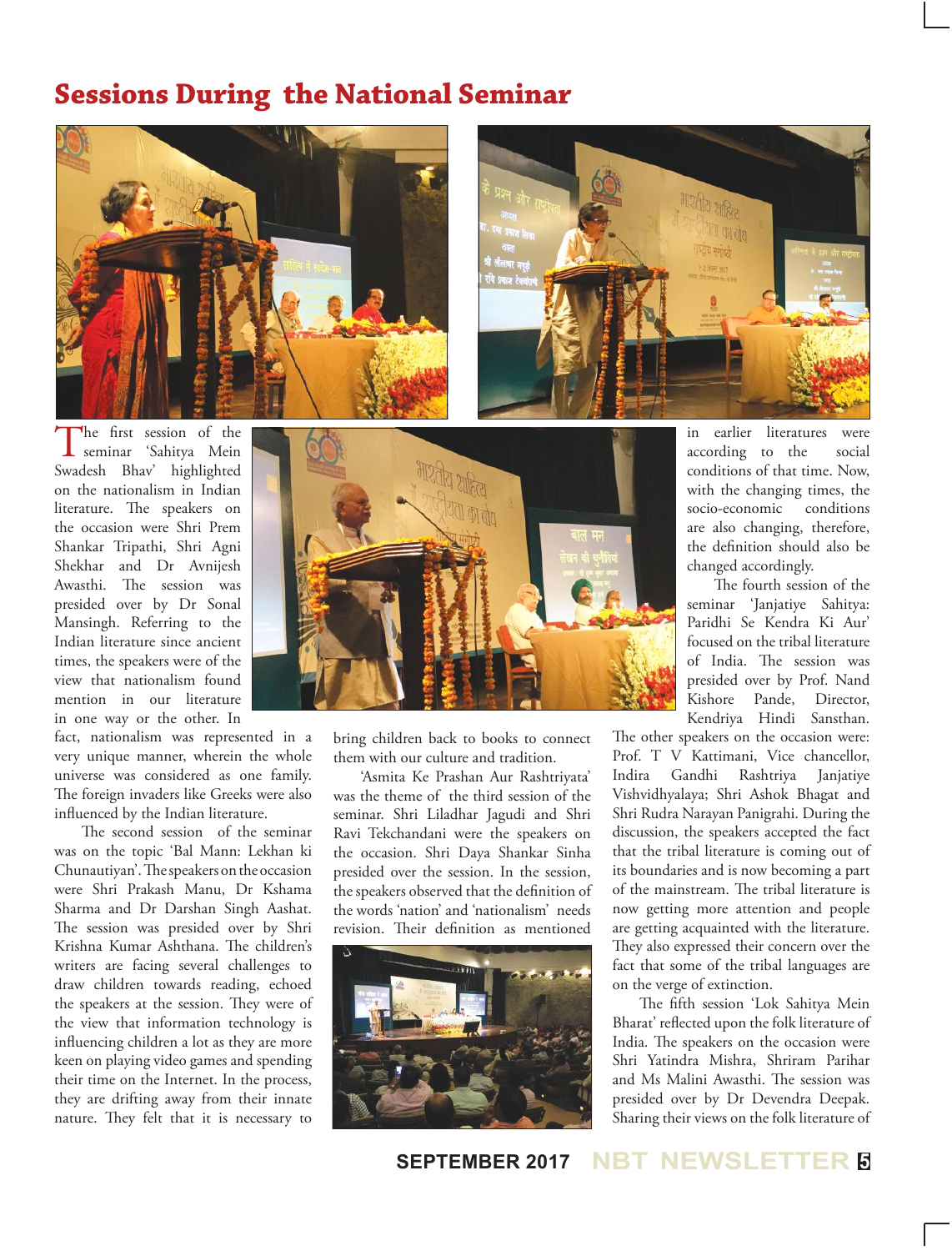



India, they observed that the folk literature and culture of India has been preserved because of oral tradition of India. The folk songs, the folk stales have now merged with the mainstream. They remarked that different culture, rituals, traditions of different regions of India together form one India.

"Women writers have played a significant role in the awakening of India," observed the speakers at the sixth session

## **"Har Haath Ek Kitab"**

**It gives me immense pleasure to inform**<br>you that National Book Trust, India is you that National Book Trust, India is completing 60 years of its formation. It will continue to work towards promotion of book culture with more vigour," said Shri Baldeo Bhai Sharma, Chairman, NBT while announcing the new initiatives being taken by the Trust on completion of its 60 years at a Press Conference held at Constitution Club, New Delhi on 27 July 2017.

Attended by a cross section of media, the conference was organized to create an awareness among the general public on various activities and programmes of NBT towards promotion of books and foster the culture of reading. In his address, Shri Baldeo Bhai Sharma outlined some of the new initiatives that NBT proposes to undertake towards the culture of books and reading. New initiatives include National Panchayat Book Fair, Festival of Reading for Kids and Yound Adults,



on 'Rashtriya Jagran Aur Mahila Lekhan' of the seminar. The speakers on the occasion included well-known writers – Dr Neerja Madhav, Dr Reeta Shukl, Dr Advaita Kala and Ms Malti Joshi. They said that women writers like Subhadra Kumari Chauhan, Mahadevi Verma through their writings on nationalism tried to awaken the people of India. They also talked about the role of women in preserving the literature and culture of India through oral folk tradition.



National Sanskrit Book Fair, Promotion of Indian Diaspora Writings, Digital Publishing Workshops among others.

In her brief address, Dr Rita Chowdhury, Director, NBT said that in these 60 years NBT has contributed to the society. Aware of the rapid changes both socially and technologically, she said that we are adapting with changes and trying to explore innovative ideas to inculcate reading habit and to create a knowledgeable society. Dr Chowdhury hoped that media would continue to support NBT to carry forward its mission.

## **<sup>6</sup> NBT NEWSLETTER SEPTEMBER 2017**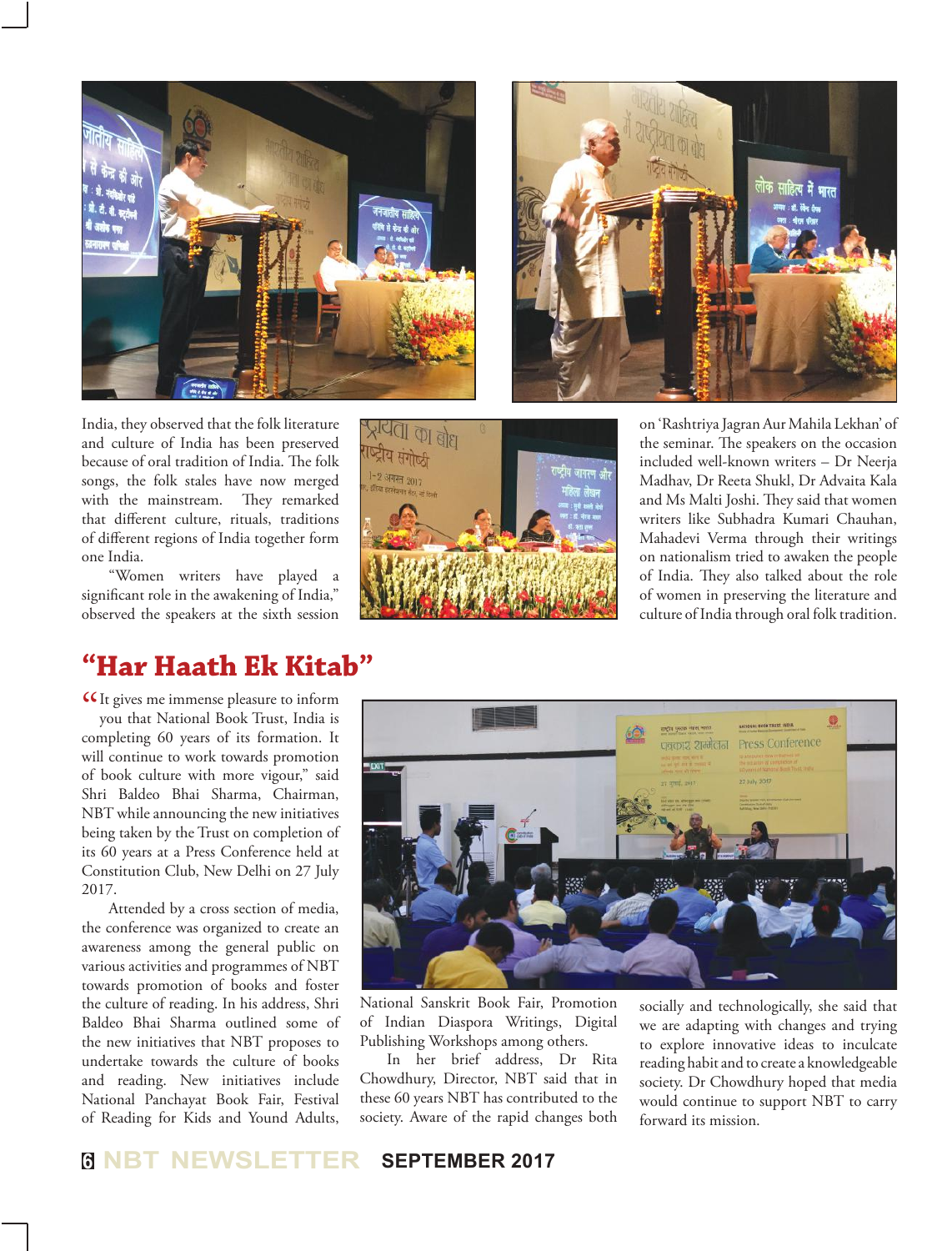## **Obituary**

#### **Eunice De Souza**

Dr Eunice De Souza, noted poet, critic and teacher passed away in Mumbai on 29 July 2017. She was born on 1 August 1940 in Pune, Maharashtra into a Goan Catholic family. She obtained Master's degree in English literature from the Marquette University in Wisconsin and PhD from Mumbai University. She was head of the English department at St. Xavier's College



in Mumbai, until her retirement in 2000. Her first collection of poems, *Fix* was published in 1979. Her second poetry collection *Women in Dutch Painting* was published in 1988, followed by *Ways of Belonging* in 1990 and *Selected and New Poems* in 1994. She also wrote two works of fiction, *Dangerlok* (2001) and *Dev &* 



*Simran: A Novel*  (2003), besides editing anthologies such as *Nine Indian Women Poets: An Anthology* (2001) and *These My Words: The Penguin Book of Indian Poetry* (2012). Her last collection of poetry, *Learn from* 

*the Almond Leaf* was published in 2016. Her anthology *Both Sides of the Sky* was published by the National Book Trust, India under its Golden Jubilee Anthology series.

#### **Pushpa Mitra Bhargava**

Dr Pushpa Mitra Bhargava, well-known scientist passed away on 1 August 2017 after a prolonged illness. He was born in Ajmer, Rajasthan on 22 February 1928. He studied at Theosophical College,



Lucknow and Queen's College, Varanasi and completed his BSc in 1944 in Physics, Chemistry and Mathematics. He obtained his MSc in organic chemistry in 1946. He received his PhD in synthetic organic chemistry from the Lucknow University. Dr Bhargava went to the US in 1953 and worked as a project associate at a laboratory for cancer research. He played an active

part in the discovery of 5-fluorouracil, an anticancer drug. He worked at different research institutions in the UK and France. He served as vice chairman of National K n o w l e d g e C o m m i s s i o n



constituted in 2005. Besides, served as a member in the National Security Advisory Board and was a nominee of the Supreme Court of India on the Genetic Engineering Appraisal Committee of the Union government. Dr Bhargava is recipient of over 100 national and international honours and awards, including the Padma Bhushan in 1986 and the Legion d'Honeur in 1998 of France. Dr Bhargava's pioneering vision and efforts led to the founding of the Centre for Cellular and Molecular Biology (CCMB )in 1977. He authored and co-authored several books including *Proteins of Seminal Plasma*, *The Saga of Indian Science since Independence: In a Nutshell*; *The Two Faces of Beauty: Science and Art* among others. His book *Angels, Devil, and Science: A Collection of Articles on Scientific Temper*, co-authored with Chandana Chakrabarti was published by NBT in 2007.

#### **Yash Pal**

Noted scientist, academician and science communicator, Prof. Yash Pal passed away on 24 July 2017. Born in 1926 in the Jhang district in present day Pakistan, Professor Yash Pal graduated from Punjab University with a degree in Physics in 1949. He earned PhD from Massachusetts Institute of Technology in 1958 with a specialisation in high-energy physics, astrophysics, communication, science policy and space technology. He was Professor, Tata Institute of Fundamental Research, Mumbai; Director, Space Applications, Centre, Ahmedabad (1973-81); Chief Consultant, Planning Commission (1983-84); Secretary, Department of Science and Technology (1984-86) and Chairman, University Grants Commission (1986-91), New Delhi. He also served as president of the Indian Physics Association among several other key positions. He also served



as the Chancellor of Jawaharlal Nehru University, New Delhi from 2007 to 2012.

He was recipient of several awards including Padma Bhushan in 1976; Indira Gandhi Prize for Popularization of Science in 2000; Meghnad Saha Medal in 2006; and India's second highest civilian honour, the Padma



Vibhushan, in 2013. Prof. Yash Pal was closely associated with NBT in several advisory capacities, his book *Random Curiosity*, (co-authored with Dr Rahul Pal) was published by NBT.